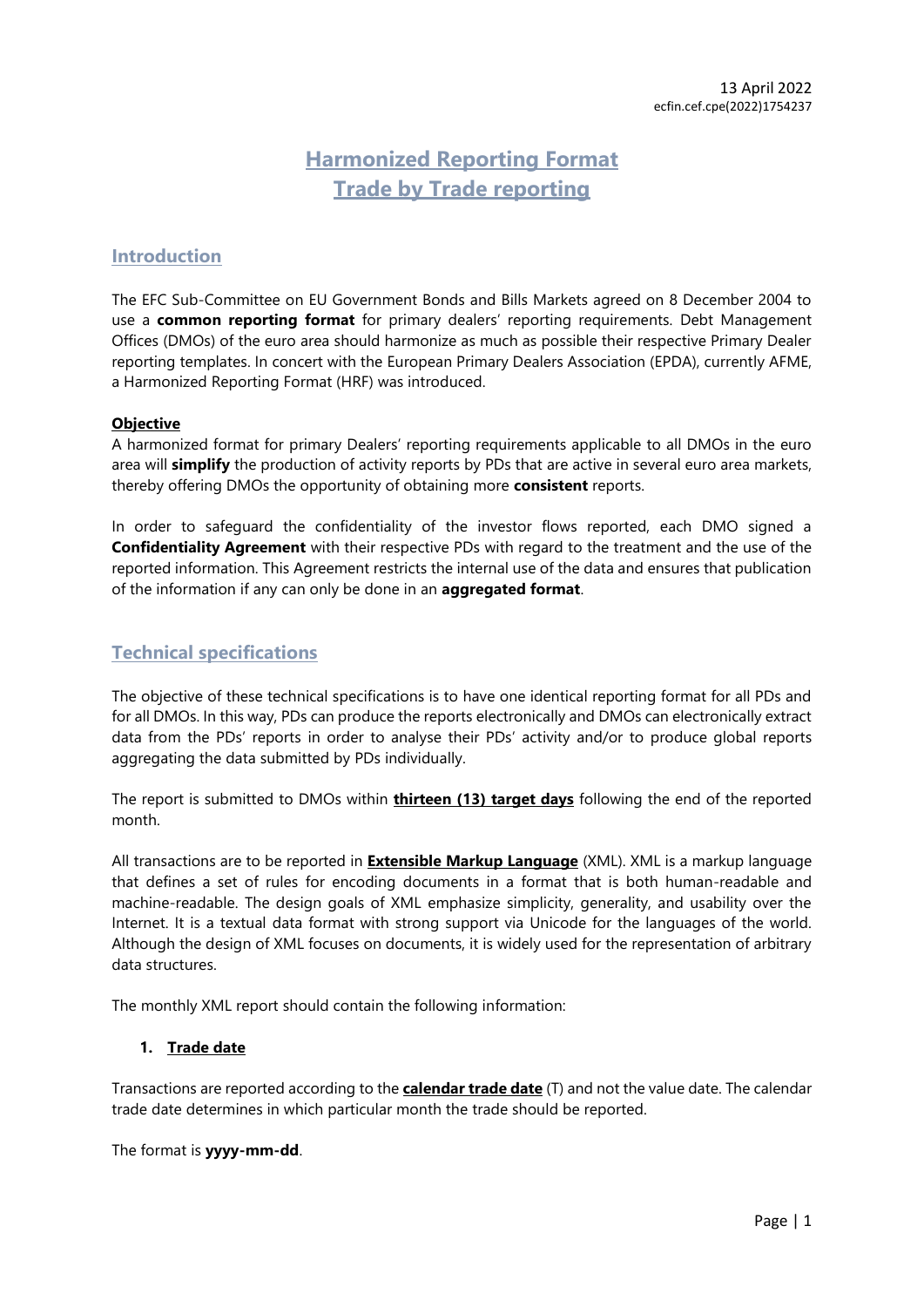Note that on the primary market, non-competitive subscriptions should always be reported in the activity report of the month during which they were executed. That month not necessarily is the same as the month of the auction.

E.g. bonds bought at the auction of 25 April, must be reported in the April HRF. However noncompetitive subscriptions that are executed on 2 May should be reported in the May HRF.

#### **2. Security**

The **ISIN code** determines whether or not a transaction is reportable.

Non-reportable securities that are accidentally reported, will automatically be deleted from the report by the DMOs.

In other words the PDs do not have to determine the security type.

#### **3. Transaction type and reportable transactions**

As regards the transaction type there are two 2 options:

- B (i.e. Buy)
- S (i.e. Sell)

The transaction type should always be reported from the Primary Dealer's perspective; i.e.:

- "B" is a Primary Dealer buying from a counterpart, and;
- "S" is a Primary Dealer selling to a counterpart.

Only **outright purchases and sales are reportable, irrespective the number of trading days that lay between the trade date and the value date**. All are reportable with the exception of transactions with central banks that are executed within the framework of their monetary policy (i.e. PSPP and PEPP).

The sale by a PD of a bond to a DMO in the framework of a buy back operation before maturity should be reported as "S" (sale to DMO). The redemption is done before the maturity of the bond (=> it is not a redemption at maturity that should not be reported). The trade is an outright sale  $(=)$  it is not a sell and a buy back).

Repos, buy and sell back, bond stripping and reconstitution (even when done for account of a third party), bond redemptions at maturity (or upon the exercise of a call by the relevant DMO in the case of a callable bond) should not be reported.

Strips: Stripping and reconstitution operations should not be reported. All secondary market activity should be reported.

#### **4. Quantity**

The turnover to be reported is the **nominal value**, expressed in **units** and **no rounding** should be made.

The maximum number of decimals that can be used is 2. The decimal separator is a point "." No 1000 separator can be used.

E.g. a transaction is reported 10750000.00 and not 10.75.

#### **5. Counterparty** (Annex 2)

As regards counterparty types, the following numbering should be used in the XML format: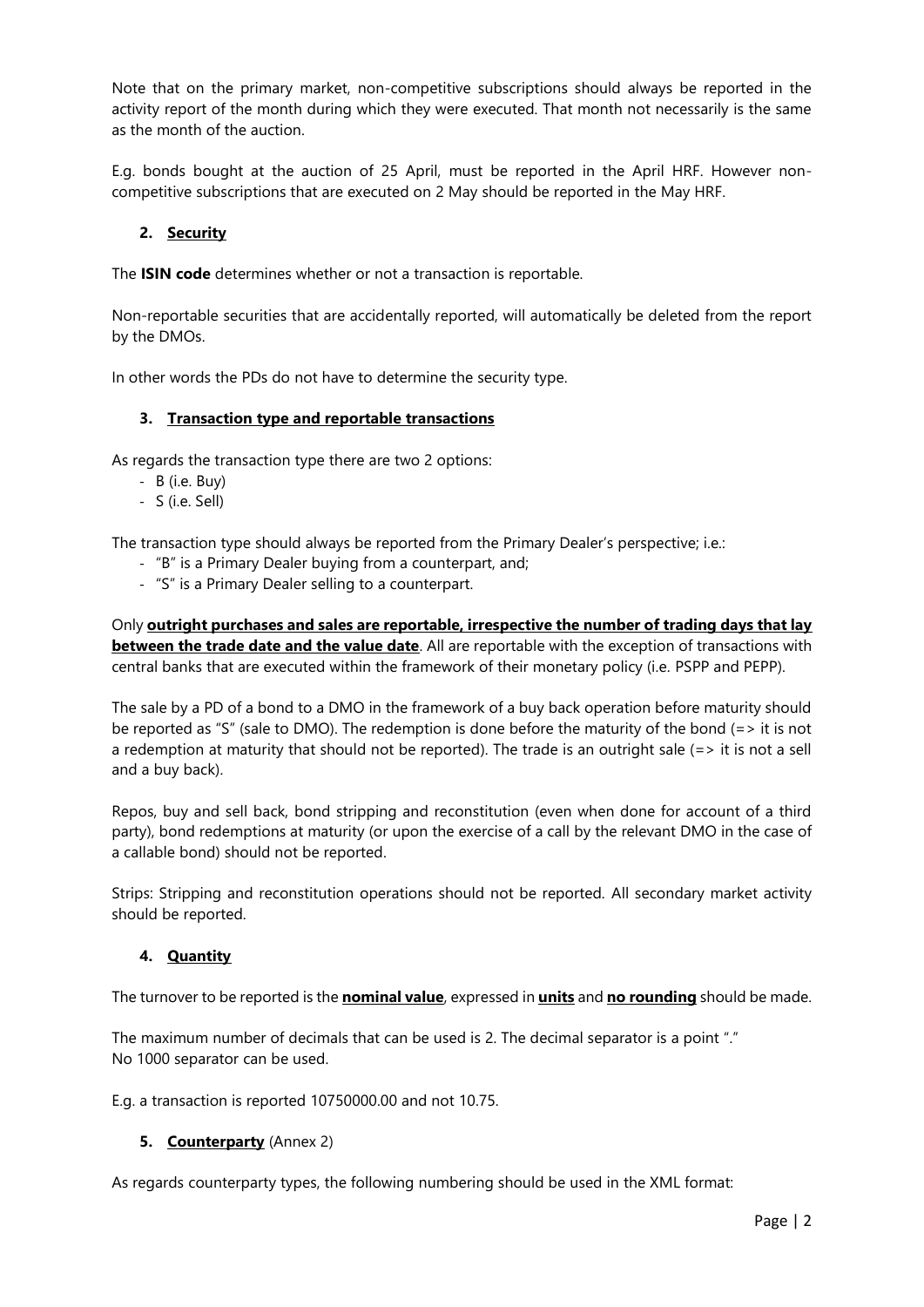- 1 = Inter Dealer Broker
- 3 = Bank-Primary Dealer
- 4 = Bank-Inter Dealer
- 5 = Bank-Connected Entity
- 6 = Bank-Customer
- 7 = Debt Management Office
- $8 =$  Public Entity
- $9 =$  Pension Fund
- 10 = Insurance Company
- 11 = Fund Manager
- 12 = Hedge Fund
- $13 = Retail$
- 14 = Corporate

The code "2" is left out upon request of the PDs as it refers to the counterpart type "Bank-Own Account" that has become obsolete since January 2012.

**6. Country** (Annex 3)

For each individual transaction, the country of incorporation of the counterpart should be reported using the **ISO 3166-1 alpha 3** code.

The counterpart's location is determined by the country in which it has been legally incorporated. For branches, the counterpart location is determined by the country of incorporation of its head office.

To the above rule the following **exception** is made: whenever the counterpart is an Asian public entity, the Primary Dealers can opt to report not the Asian country but one of the following 5 geographical regions: West Asia, Central Asia, East Asia, South Asia or Far East Asia (Annex 4).

## **7. System**

As regards trading systems, the following numbering should be used in the XML format:

- 1 = BGC Brokers eSpeed
- 2 = BrokerTec
- 3 = Bloomberg
- 4 = Eurex Bonds
- 5 = EuroMTS
- $6 = HDAT$
- $7 =$ Local MTS
- $8 =$  Reuters
- $9 =$ SFNAF
- 10 = Bondvision
- $11 = \text{Tradeweb}$
- $12 = \text{MarketA} \times \text{R}$
- 13 = Other Electronic
- 14 = Non Electronic

Note: Some e-trading platforms offer a facility to handle the processing of an OTC transaction on their system. Such transactions should be reported as "14" (Non Electronic). Reason: the trading system was only used for STP (Straight Through Processing) reasons whilst the transaction itself was initially not generated on the system.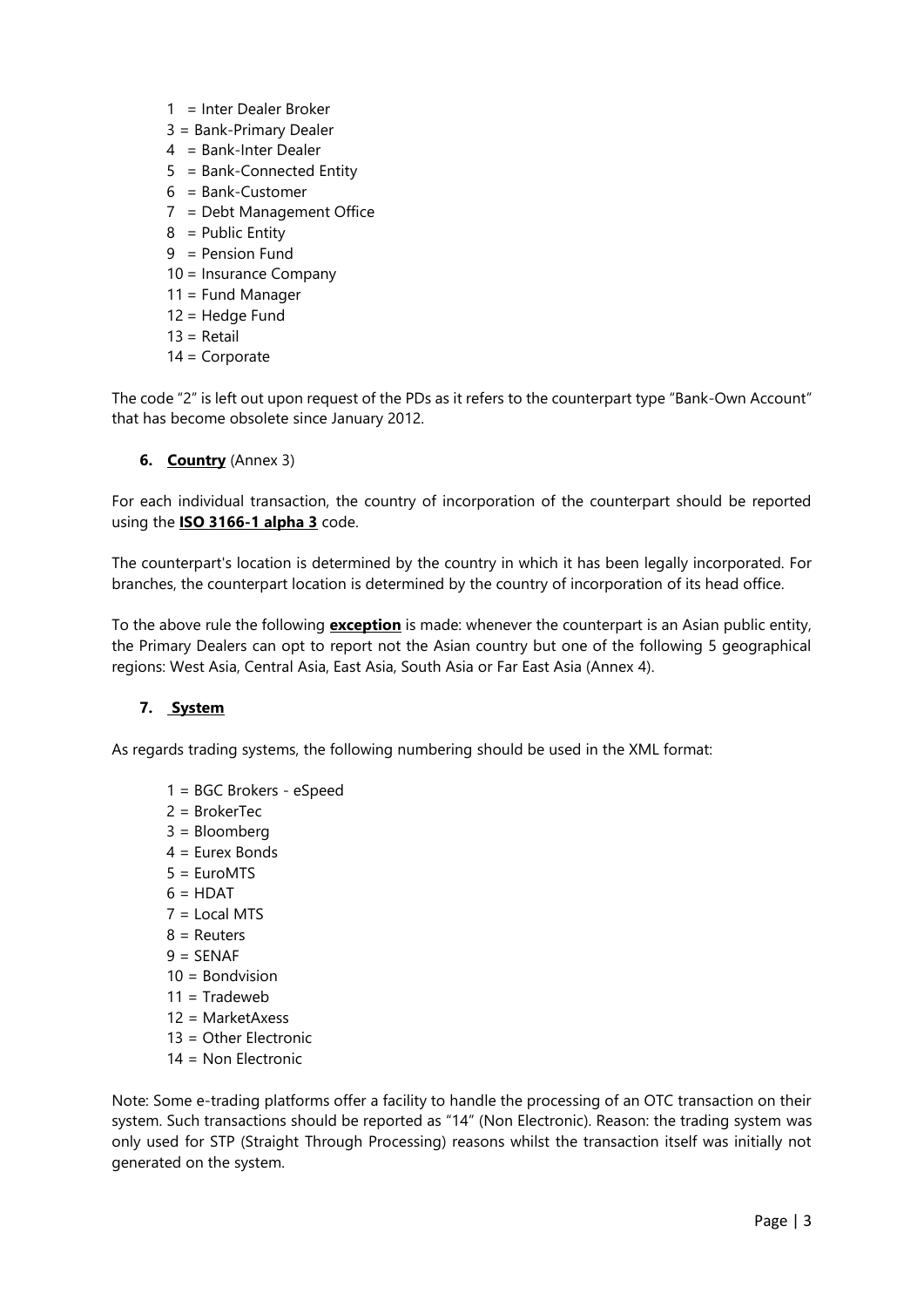#### **8. Value date**

The reporting format of the value date is **yyyy-mm-dd**.

According to item 1. above, transactions are reported according to the calendar trade date (T). The calendar trade date determines in which particular month the trade should be reported.

E.g. a transaction with trade date 2022-01-31 and value date 2022-02-02 (or later), must be reported in the January HRF.

## **9. Trading Entity**

The reporting format of the trading entity is the BIC-code (8 digits).

The trading entity is either the reporting PD or a Designated Trading Entity (DTE) belonging to the same group as the reporting PD (Annex 1).

The reporting PD makes sure that any back to back transaction between the reporting PD and the DTE is excluded from the report.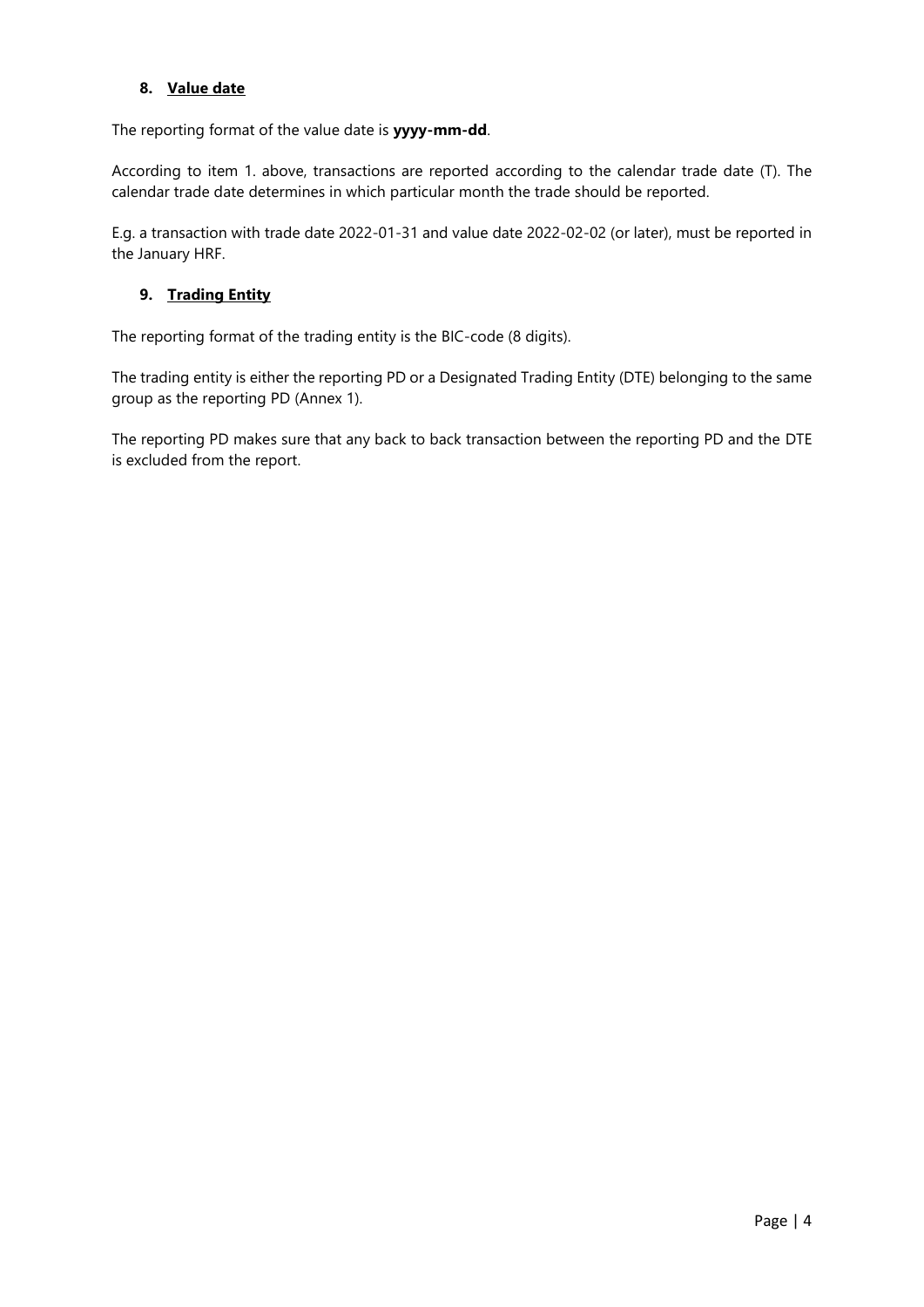#### **Annex 1 – The reporting Primary Dealer and the different trading entities**

The reporting PD is the entity which is appointed as such by the DMO

The report should include all transactions executed by:

- The reporting PD, appointed by the DMO;
- All Designated Trading Entities (DTE), accepted by the DMO. A DTE is any relevant trading entity in Government Securities other than the reporting PD. PDs will seek consent of the respective DMO on the acceptance of a trading entity as Designated Trading Entity. The DMO keeps a list of all DTEs and sends it to the primary dealers every time there is an update.

The issue is whether the activity report should contain only the trades transacted by the European Government bonds desk of the reporting PD or whether the activity report should also include the trades transacted by other trading units belonging to the same group of companies as the reporting PD.

The set of rules rests on the following principles:

- (i) The concept of "reporting PD" encompasses all its **internal** trading units. This includes the Government bond, back book, primary, swap, option and credit desks.
- (ii) The concept of "reporting PD" excludes the ALM department, the ETF desk and the group companies (such as branches and subsidiaries) of the reporting PD, which are considered to be "**external**" trading units. As for group companies, exception is made for DTEs.
- (iii) The trades to be reported are only the trades done by the reporting PD and by the DTEs with the market. The "market" encompasses all "external" trading units of the reporting PD, (ALM department, ETF desk and group companies).

Correspondingly:

**.** 

- The trades done between two internal trading units of the reporting PD should not be reported. These "internal" trades have not been transacted with the market.
- The trades done by an internal trading unit with an external trading unit (including its ALM department and ETF desk) should be reported. These trades are deemed to have been transacted by the reporting PD with the market.
- The trades done by an external trading unit, except for DTEs, with an external counterpart should not be reported. These trades are deemed not to have been transacted by the reporting PD<sup>1</sup> .

 $^1$  The Reporting PD also does not report trades done by its ALM department or by its ETF desk, with a counterpart other than the Reporting PD (= trade done in the market). The objective in this case is to avoid double counting if the counterpart is another Reporting PD.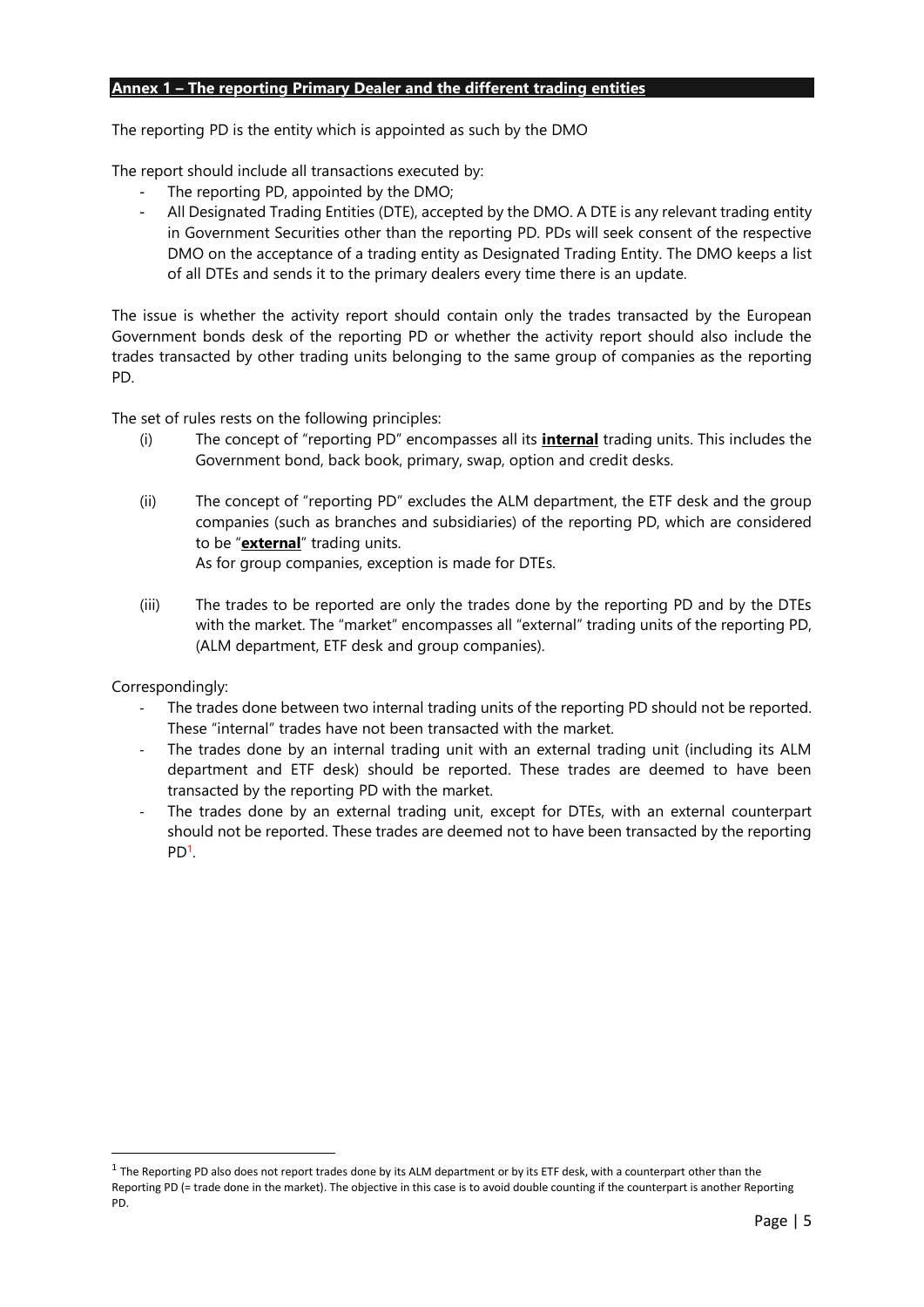#### **Annex 2 – Counterparty types**

#### **1. DEALERS**

The distinct feature of dealers is to be professional counterparts competing with the reporting PD to do business with customers.

#### **Code "1" – Inter Dealer Broker**

A non-bank regulated financial intermediary, including central counterpart, electronic and voice brokerage, on a non-name give up basis (i.e. the Inter Dealer Broker does not disclose the name of the counterpart).

The specificity of an Inter Dealer Broker is to provide the interface between a buyer and a seller and to trade in its own name in order to preserve the anonymity of its clients ("blind intermediation"). If an IDB intervenes only as a transparent intermediary in between two counterparties, the trade is reportable as though it had been concluded directly between the reporting PD with its counterpart. If despite the use of a blind intermediary, the identity of the counterpart is known nevertheless, the reported category should whenever possible be the category applying to that counterpart.

#### **Code "3" – Bank-Primary Dealer**

- All PDs appointed by the same DMO as the Reporting PD;
- All DTEs accepted by the same DMO as the reporting PD;
- Single Market Specialists (the latter only for the type of security(ies) that they have been appointed to trade) appointed by the same DMO as the Reporting PD.

#### **Code "4" – Bank-Inter Dealer**

A bank that has a PD-ship in at least 3 countries of the euro area (inclusive Denmark and the UK) and that is not reportable under item 3.

A list of PDships is kept up to date by AFME and published on its website. The AFME list is based on the information published on the DMOs websites and is normally updated on a quarterly basis. <https://www.afme.eu/divisions-and-committees/primary-dealers>

#### **2. CUSTOMERS**

Counterparties (including banks) that the Reporting PD considers to be a commercial relationship. The relationship is the result of a marketing effort and the objective of the Reporting PD is to maximize the volume of business with the counterpart in question. A typical (but not indispensable) feature of a customer relationship is the involvement of a Reporting PD's sales person in the trade, either directly (sales person assisted trade) or indirectly (the sales department earns a sales credit on the trade).

#### **Code "5" – Bank-Connected Entity**

A company belonging to the same group of companies as the Reporting PD. This caption applies only when the trade cannot be reported under codes 9 to 14.

In case of a "back to back transaction" done between a Reporting PD and a Group company (= trade meant to match a trade done by i.e. a branch or subsidiary with a customer), the counterpart type and country corresponding to the ultimate buyer or seller of the security should be reported whenever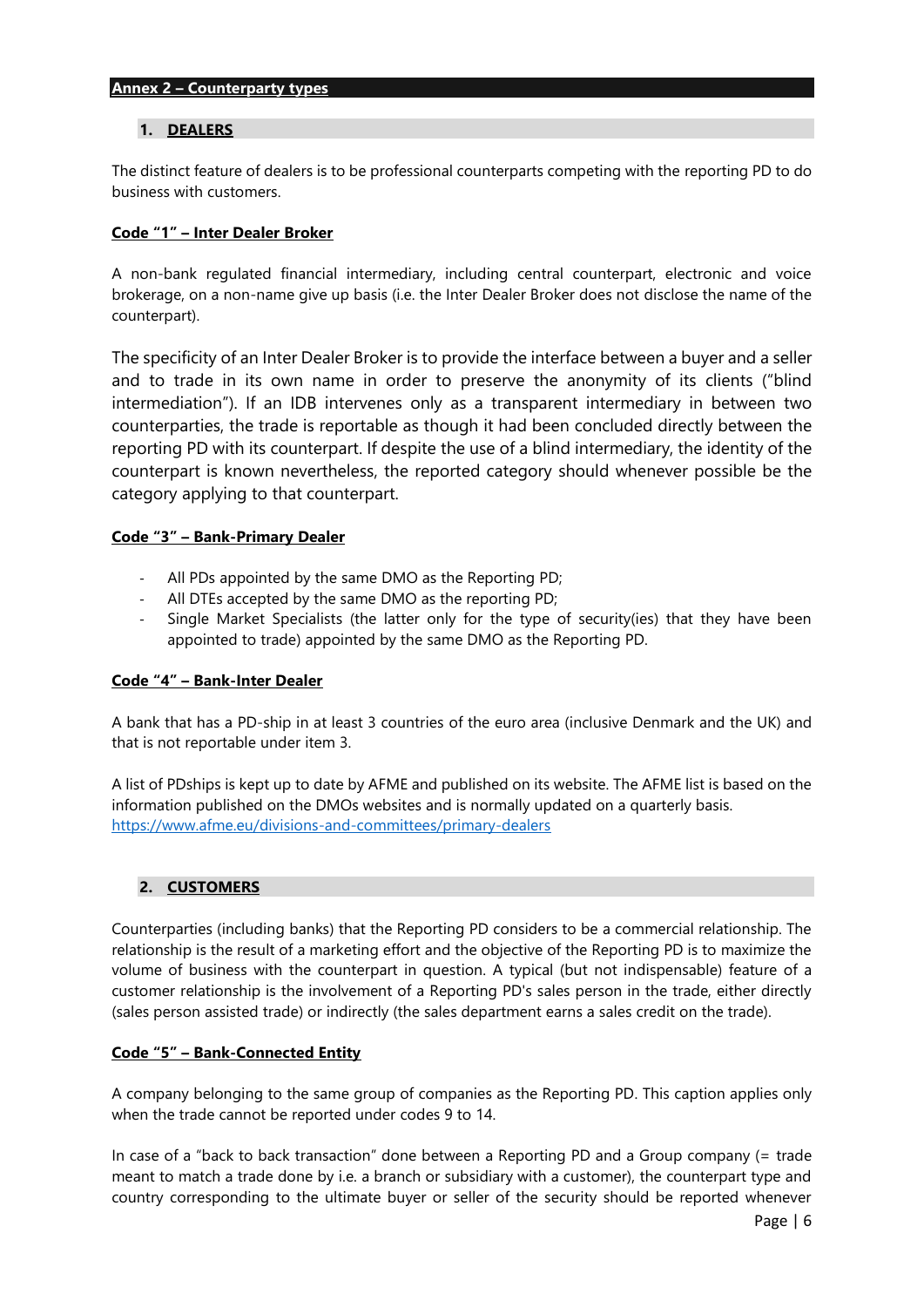identifiable. A back to back transaction is reportable only once. In the event the ultimate buyer or seller is not identifiable, the trade is reportable under item "05 – Bank-Connected Entity". If (i) the counterpart of the Reporting PD is a branch of the Reporting PD, and (ii) the Reporting PD has reasons to believe that the transaction is a back to back – e.g., because the branch is not authorized to take positions – and (iii) the ultimate counterpart is not identifiable, then the trade should be reported under the country where the branch is established (and not under the country of incorporation of the Parent Company).

### **Code "6" – Bank-Customer**

- A bank that has a PDship in less than 3 countries of the euro area (inclusive Denmark and the UK), unless the trade is reportable under item 13;
- The ALM department of the Reporting;
- The ALM department of another PD.

#### **Code "7" – Debt Management Office**

The DMO that has appointed the PD.

The trades reported under this caption:

- include all primary market transactions (auctions, taps, syndications) and buy backs;
- include all the amounts bought by the reporting PD in the framework of auctions, including non-competitive bids. This applies also when the counterpart of the reporting PD is technically the Central Bank (acting as auction organizer);
- include only the trades done with the DMO to which the report is addressed. It should not include the trades done with other public organizations (e.g. the Central Bank);
- exclude final redemptions.

#### **Code "8" – Public Entity**

- All public entities acting as fund managers; including trades with central banks, sovereigns wealth funds and supranational institutions unless such trades can be reported under items 9, 10 or 14.
- Central bank. Transactions with central banks executed within the framework of their investment portfolio should be reported. Transactions executed within the framework of their monetary policy should NOT be reported.

#### **Code "9" – Pension Fund**

Private or government pension funds.

#### **Code "10" – Insurance Company**

(re-)Insurance companies. This includes their integrated insurance/pension fund managers unless clearly identifiable as "pension fund" under item 9.

#### **Code "11" – Fund Manager**

- Fund managers including investments funds e.g., asset management companies, mutual funds, real estate investment companies, and foundations;
- the ETF desk of the Reporting PD;
- the ETF desk of another PD.

#### **Code "12" – Hedge Fund**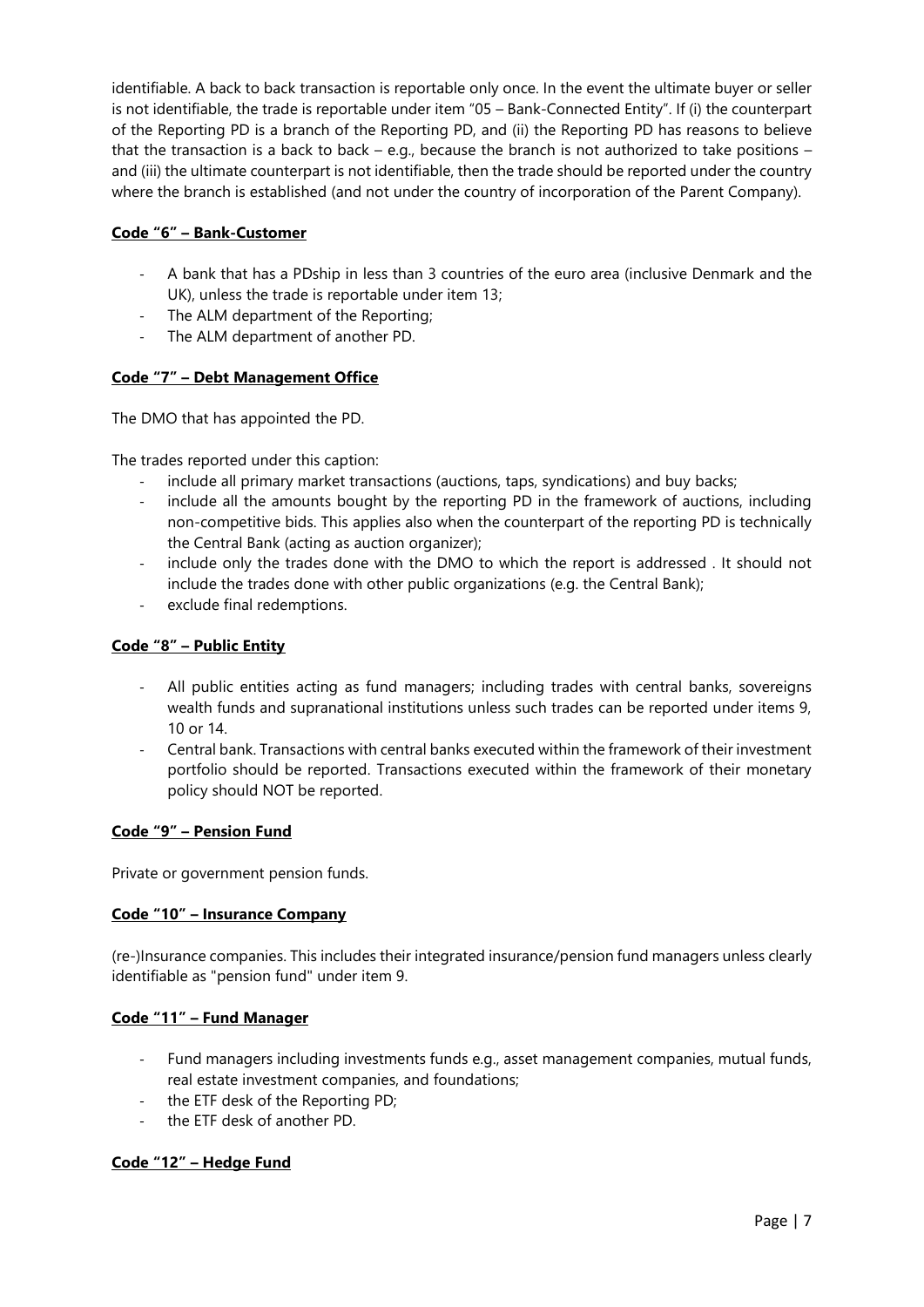Hedge funds, generally defined as speculative investment funds, including leverage funds. If not identifiable as hedge fund, they are reported under item 11.

#### **Code "13" – Retail**

Private client banks and private client division of the reporting PD and agency brokers or individuals if applicable.

Reporting PD's private banking arm and institutions that hold a banking license and the principal business of which is to manage funds held by private individuals. If either of those requirements is not fulfilled, the counterpart is reportable under item "11" – Fund Manager. When the customers of the private banking division of the Reporting PD include mostly private individuals but also some small legal entities (corporations, schools, etc.), filtering the trades is not required. Instead, the following reference to the size of the trade can be used as a rule of thumb : <  $\epsilon$  100.000: retail; > =  $\epsilon$  100.000: corporate.

#### **Code "14" – Corporate**

Commercial, industrial & holding companies and their financial subsidiaries as part of their investment activities, unless reported under item 9, 10, 11 or 12.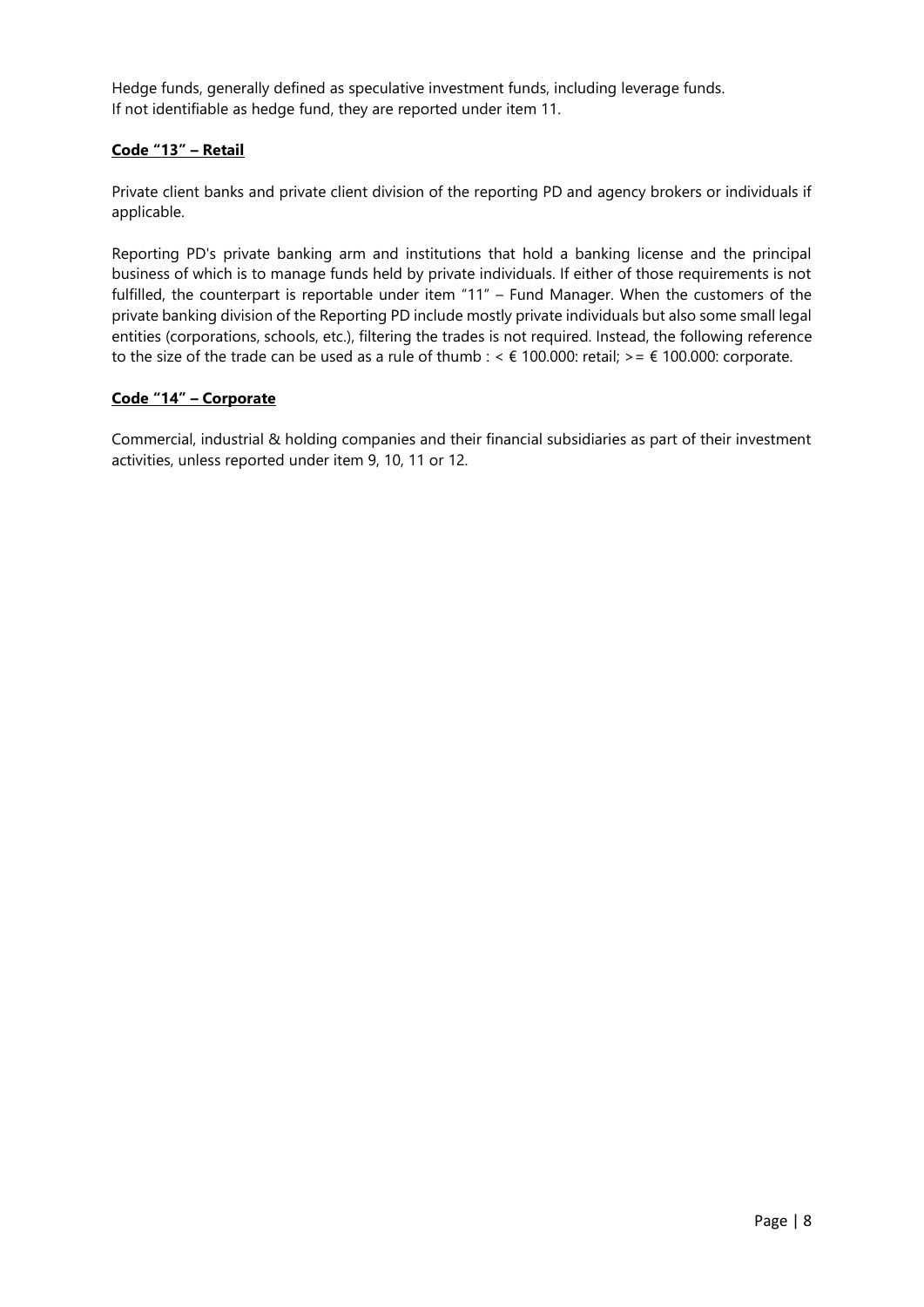# **Annex 3 - Country codes**

| Afghanistan                       | AFG        |                                   |            |                                            |            |
|-----------------------------------|------------|-----------------------------------|------------|--------------------------------------------|------------|
|                                   |            | Congo, Republic of                | COG        | Iceland                                    | <b>ISL</b> |
| Aland Islands                     | <b>ALA</b> | Cook Islands                      | COK        | India                                      | IND        |
| Albania                           | ALB        | Costa Rica                        | CRI        | Indonesia                                  | <b>IDN</b> |
| Algeria                           | <b>DZA</b> | Cote d'Ivoire                     | CIV        | Iran, Islamic Republic of                  | <b>IRN</b> |
| American Samoa                    | ASM        | Croatia                           | <b>HRV</b> | Iraq                                       | <b>IRQ</b> |
| Andorra                           | AND        | Cuba                              | <b>CUB</b> | Ireland                                    | IRL        |
| Angola                            | AGO        | Curacao                           | CUW        | Isle of Man                                | <b>IMN</b> |
| Anguilla                          | AIA        | Cyprus                            | CYP        | Israel                                     | <b>ISR</b> |
| Antigua and Barbuda               | ATG        | Czech Republic                    | CZE        | Italy                                      | <b>ITA</b> |
| Argentina                         | ARG        | Denmark                           | <b>DNK</b> | Jamaica                                    | <b>JAM</b> |
| Armenia                           | ARM        | Djibouti                          | DJI        | Japan                                      | <b>JPN</b> |
| Aruba                             | ABW        | Dominica                          | <b>DMA</b> | Jersey                                     | JEY        |
| Australia                         | <b>AUS</b> | Dominican Republic                | <b>DOM</b> | Jordan                                     | <b>JOR</b> |
| Austria                           | AUT        | Ecuador                           | ECU        | Kazakhstan                                 | KAZ        |
| Azerbaijan                        | AZE        | Egypt                             | EGY        | Kenya                                      | <b>KEN</b> |
| Bahamas                           | <b>BHS</b> | El Salvador                       | SLV        | Kiribati                                   | <b>KIR</b> |
| Bahrain                           | <b>BHR</b> | Equatorial Guinea                 | GNQ        | Korea, Democratic People's Republic of     | PRK        |
| Bangladesh                        | <b>BGD</b> | Eritrea                           | ERI        | Korea, Republic of                         | KOR        |
| Barbados                          | <b>BRB</b> | Estonia                           | <b>EST</b> | Kuwait                                     | <b>KWT</b> |
| Belarus                           | <b>BLR</b> | Ethiopia                          | ETH        | Kyrgyzstan                                 | KGZ        |
| Belgium                           | <b>BEL</b> | Falkland Islands (Malvinas)       | <b>FLK</b> | Lao People's Democratic Republic           | LAO        |
| Belize                            | <b>BLZ</b> | Faroe Islands                     | <b>FRO</b> | Latvia                                     | LVA        |
| Benin                             | <b>BEN</b> | Fiji                              | FJI        | Lebanon                                    | LBN        |
| Bermuda                           | <b>BMU</b> | Finland                           | <b>FIN</b> | Lesotho                                    | LSO        |
| Bhutan                            | <b>BTN</b> | France                            | <b>FRA</b> | Liberia                                    | LBR        |
| Bolivia, Plurinational State of   | <b>BOL</b> | French Guiana                     | GUF        | Li bya                                     | LBY        |
| Bonaire, Sint Eustatius and Saba  | <b>BES</b> | French Polynesia                  | PYF        | Li echtenstei n                            | LIE        |
| Bosnia and Herzegovina            | BIH        | French Southern Territories       | ATF        | Lithuania                                  | LTU        |
| <b>Botswana</b>                   | <b>BWA</b> | Gabon                             | GAB        | Luxembourg                                 | LUX        |
| <b>Bouvet Island</b>              | <b>BVT</b> | Gambia                            | <b>GMB</b> | Macao                                      | MAC        |
| Brazil                            | <b>BRA</b> | Georgia                           | GEO        | Macedonia, The Former Yugoslav Republic of | MKD        |
| British Indian Ocean Territory    | <b>IOT</b> | Germany                           | DEU        | Madagascar                                 | MDG        |
| Brunei Darussalam                 | <b>BRN</b> | Ghana                             | GHA        | Malawi                                     | MWI        |
| Bulgaria                          | <b>BGR</b> | Gibraltar                         | GIB        | Malaysia                                   | <b>MYS</b> |
| Burkina Faso                      | <b>BFA</b> | Greece                            | GRC        | Maldives                                   | MDV        |
| Burundi                           | <b>BDI</b> | Greenland                         | GRL        | Mali                                       | MLI        |
| Cambodia                          | <b>KHM</b> | Grenada                           | GRD        | Malta                                      | MLT        |
| Cameroon                          | CMR        | Guadeloupe                        | GLP        | Marshall Islands                           | MHL        |
| Canada                            | CAN        | Guam                              | <b>GUM</b> | Martinique                                 | <b>MTQ</b> |
| Cape Verde                        | CPV        | Guatemala                         | GTM        | Mauritania                                 | MRT        |
| Cayman Islands                    | <b>CYM</b> | Guernsey                          | GGY        | Mauritius                                  | MUS        |
| Central African Republic          | CAF        | Guinea                            | GIN        | Mayotte                                    | <b>MYT</b> |
| Chad                              | <b>TCD</b> | Guinea-Bissau                     | GNB        | Mexico                                     | <b>MEX</b> |
| Chile                             | <b>CHL</b> | Guyana                            | GUY        | Micronesia, Federated States of            | <b>FSM</b> |
| China, People's Republic of       | CHN        | Haiti                             | HTI        | Moldova, Republic of                       | MDA        |
| Christmas Island                  | <b>CXR</b> | Heard Island and McDonald Islands | HMD        | Monaco                                     | MCO        |
| Cocos (Keeling) Islands           | CCK        | Holy See (Vatican City State)     | VAT        | Mongolia                                   | <b>MNG</b> |
| Colombia                          | COL        | Honduras                          | <b>HND</b> | Montenegro                                 | <b>MNE</b> |
| Comoros                           | COM        | Hong Kong                         | <b>HKG</b> | Montserrat                                 | <b>MSR</b> |
| Congo, Democratic Republic of the | COD        | Hungary                           | <b>HUN</b> | Morocco                                    | MAR        |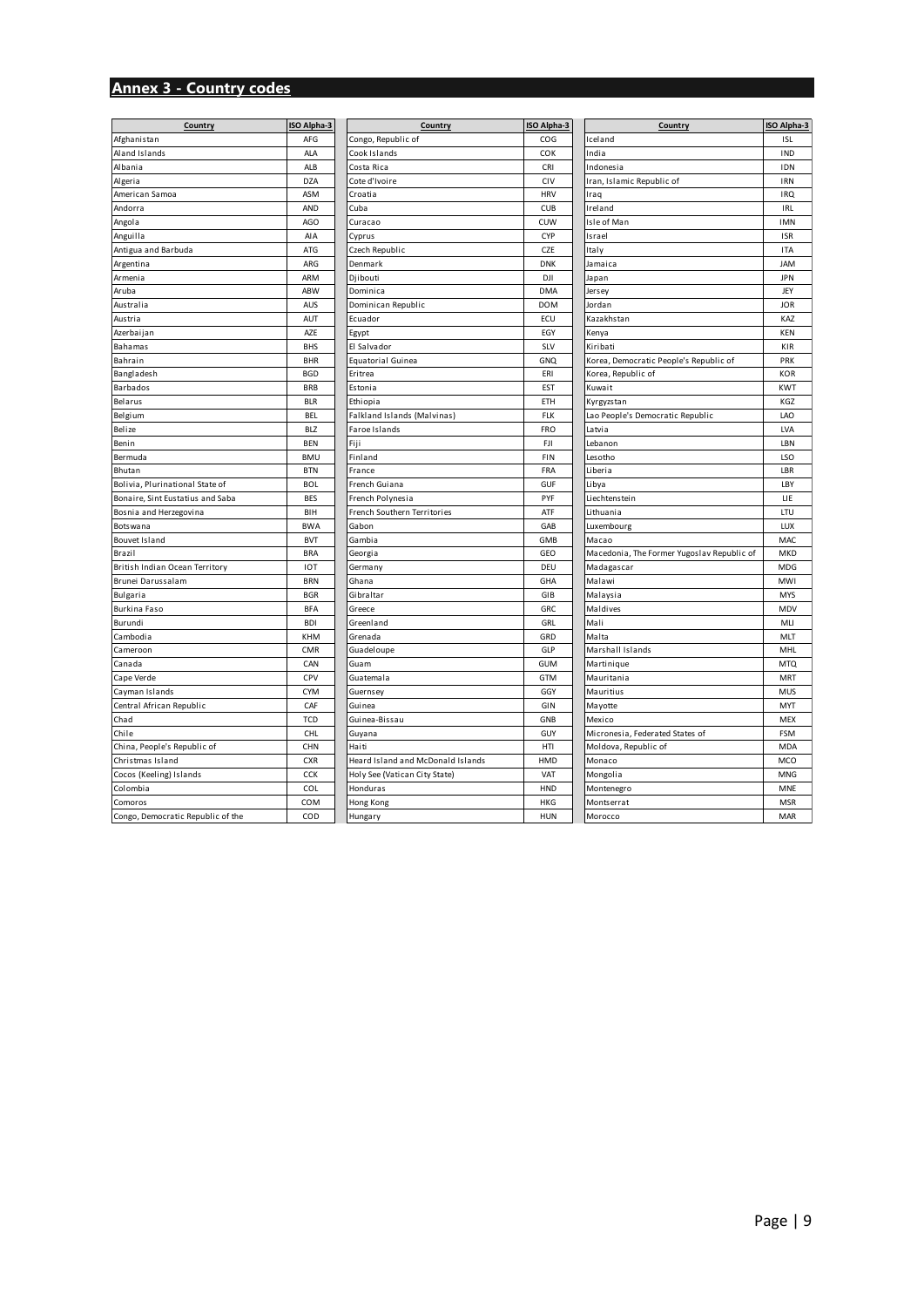| Mozambique<br>MOZ<br>Singapore<br><b>MMR</b><br>Slovakia<br>Myanmar<br>Namibia<br><b>NAM</b><br>Slovenia<br>Nauru<br><b>NRU</b><br>Solomon Islands<br>Nepal<br><b>NPL</b><br>Somalia | SGP<br><b>SVK</b><br>SVN<br><b>SLB</b><br>SOM<br>ZAF |
|--------------------------------------------------------------------------------------------------------------------------------------------------------------------------------------|------------------------------------------------------|
|                                                                                                                                                                                      |                                                      |
|                                                                                                                                                                                      |                                                      |
|                                                                                                                                                                                      |                                                      |
|                                                                                                                                                                                      |                                                      |
|                                                                                                                                                                                      |                                                      |
| Netherlands<br><b>NLD</b><br>South Africa                                                                                                                                            |                                                      |
| New Caledonia<br><b>NCL</b><br>South Georgia & the South Sandwich Islands                                                                                                            | SGS                                                  |
| New Zealand<br><b>NZL</b><br>South Sudan                                                                                                                                             | SSD                                                  |
| Nicaragua<br><b>NIC</b><br>Spain                                                                                                                                                     | <b>ESP</b>                                           |
| <b>NER</b><br>Sri Lanka<br>Niger                                                                                                                                                     | LKA                                                  |
| Sudan<br>Nigeria<br><b>NGA</b>                                                                                                                                                       | SDN                                                  |
| Niue<br><b>NIU</b><br>Suriname                                                                                                                                                       | <b>SUR</b>                                           |
| Norfolk Island<br>Svalbard and Jan Mayen<br><b>NFK</b>                                                                                                                               | <b>SJM</b>                                           |
| Northern Mariana Islands<br><b>MNP</b><br>Swaziland                                                                                                                                  | SWZ                                                  |
| <b>NOR</b><br>Sweden<br>Norway                                                                                                                                                       | SWE                                                  |
| Oman<br><b>OMN</b><br>Switzerland                                                                                                                                                    | CHE                                                  |
| Pakistan<br>PAK<br>Syrian Arab Republic                                                                                                                                              | <b>SYR</b>                                           |
| Palau<br>PLW<br>Taiwan, Province of China                                                                                                                                            | <b>TWN</b>                                           |
| Palestinian Territory<br>PSE<br>Tajikistan                                                                                                                                           | <b>TJK</b>                                           |
| PAN<br>Tanzania, United Republic of<br>Panama                                                                                                                                        | <b>TZA</b>                                           |
| Papua New Guinea<br>PNG<br>Thailand                                                                                                                                                  | THA                                                  |
| PRY<br>Timor-Leste<br>Paraguay                                                                                                                                                       | <b>TLS</b>                                           |
| Peru<br>PER<br>Togo                                                                                                                                                                  | <b>TGO</b>                                           |
| PHL<br>Philippines<br>Tokelau                                                                                                                                                        | <b>TKL</b>                                           |
| Pitcairn<br>PCN<br>Tonga                                                                                                                                                             | <b>TON</b>                                           |
| Poland<br>POL<br>Trinidad and Tobago                                                                                                                                                 | TT <sub>0</sub>                                      |
| Portugal<br>PRT<br>Tunisia                                                                                                                                                           | <b>TUN</b>                                           |
| PRI<br>Puerto Rico<br>Turkey                                                                                                                                                         | <b>TUR</b>                                           |
| Turkmenistan<br>QAT<br>Qatar                                                                                                                                                         | <b>TKM</b>                                           |
| <b>REU</b><br>Turks and Caicos Islands<br>Réunion                                                                                                                                    | <b>TCA</b>                                           |
| Tuvalu<br>Romania<br>ROU                                                                                                                                                             | TUV                                                  |
| <b>RUS</b><br>Russian Federation<br>Uganda                                                                                                                                           | <b>UGA</b>                                           |
| Rwanda<br><b>RWA</b><br>Ukraine                                                                                                                                                      | <b>UKR</b>                                           |
| <b>BLM</b><br><b>United Arab Emirates</b><br>Saint Barthelemy                                                                                                                        | ARE                                                  |
| Saint Helena, Ascension & Tristan da Cunha<br>SHN<br>United Kingdom                                                                                                                  | <b>GBR</b>                                           |
| Saint Kitts and Nevis<br>KNA<br>United States Minor Outlying Islands                                                                                                                 | UMI                                                  |
| LCA<br>United States of America<br>Saint Lucia                                                                                                                                       | <b>USA</b>                                           |
| <b>SXM</b><br>Saint Martin (Dutch part)<br>Uruguay                                                                                                                                   | <b>URY</b>                                           |
| Saint Martin (French part)<br>MAF<br>Uzbekistan                                                                                                                                      | <b>UZB</b>                                           |
| Saint Pierre and Miguelon<br>SPM<br>Vanuatu                                                                                                                                          | VUT                                                  |
| Saint Vincent and the Grenadines<br><b>VCT</b><br>Venezuela, Bolivarian Republic of                                                                                                  | <b>VEN</b>                                           |
| <b>WSM</b><br>Samoa<br>Vietnam                                                                                                                                                       | <b>VNM</b>                                           |
| Virgin Islands, British<br>San Marino<br>SMR                                                                                                                                         | VGB                                                  |
| <b>STP</b><br>Sao Tome and Principe<br>Virgin Islands, U.S.                                                                                                                          | <b>VIR</b>                                           |
| Saudi Arabia<br>Wallis and Futuna<br>SAU                                                                                                                                             | WLF                                                  |
| <b>SEN</b><br>Western Sahara<br>Senegal                                                                                                                                              | <b>ESH</b>                                           |
| Serbia<br>SRB<br>Yemen                                                                                                                                                               | <b>YEM</b>                                           |
| Seychelles<br>SYC<br>Zambia                                                                                                                                                          | ZMB                                                  |
| Sierra Leone<br><b>SLE</b><br>Zimbabwe                                                                                                                                               | ZWE                                                  |